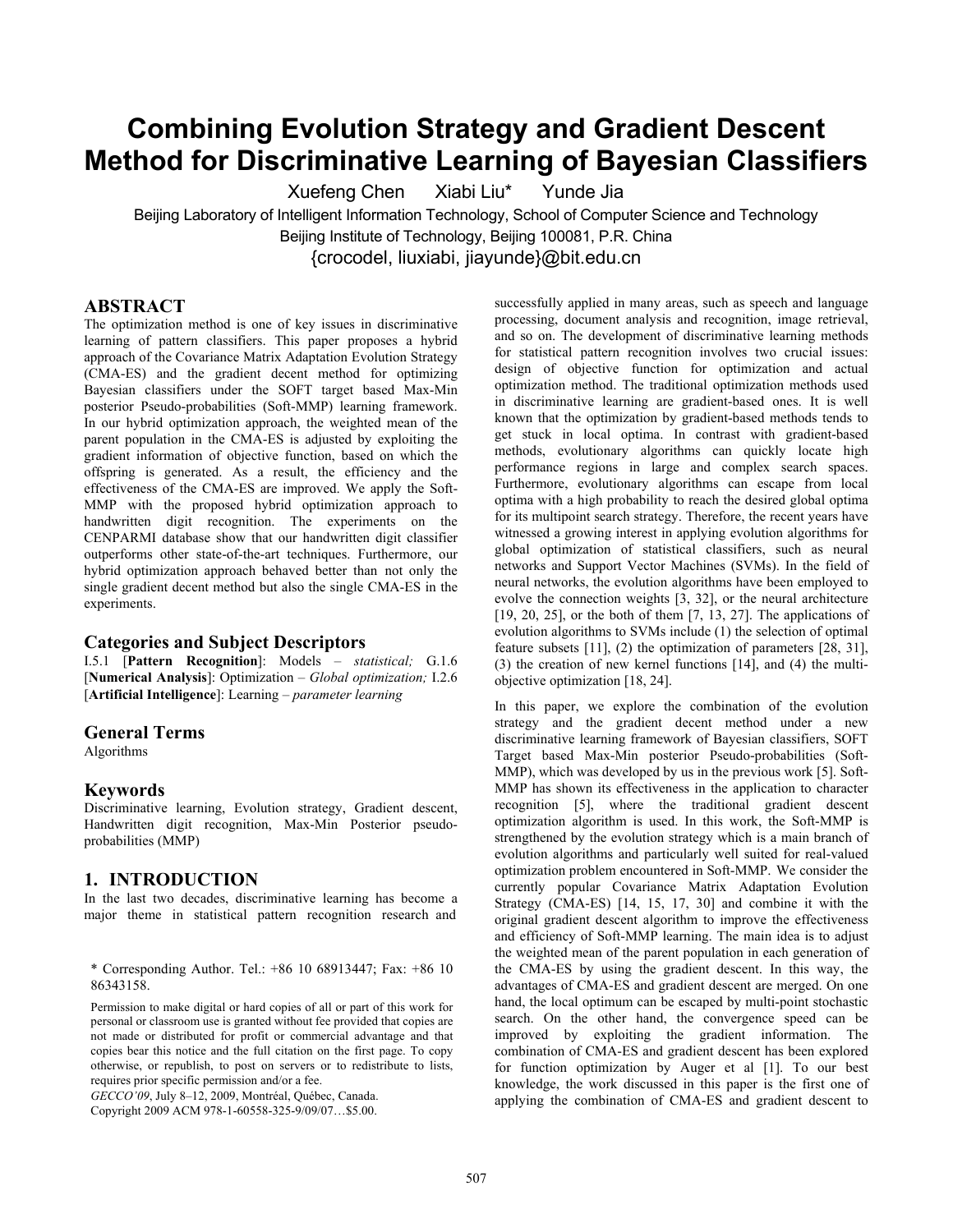discriminative learning. Furthermore, our combination method is different with that developed by Auger et al [1], where a dynamic criterion is designed to choose the covariance matrix update method between that based on a quadratic approximation of the target function and the original CMA. The covariance matrix update method could vary with different target functions. Oppositely, we integrate the gradient descent into the CMA-ES to get a single optimization process which is uniform for all the target functions.

We evaluate the Soft-MMP with the proposed hybrid optimization approach through the experiments of handwritten digit recognition, which were conducted on the well-known CENPARMI database of handwritten digits [29]. In the work of Liu et al [21], the state-of-the-art techniques of handwritten digit recognition, including features and classifiers, is thoroughly investigated on the CENPARMI database. They reported the best error rate of 0.95% on the test set of the CENPARMI database, which is obtained by using 8-direction gradient features (abbreviated to e-grg there) and the classifier of either SVM with RBF kernel or Discriminative Learning Quadratic Discriminant Function. Using the same features by courtesy of Liu under the Soft-MMP framework with the proposed hybrid optimization approach, we achieved the better error rate of 0.75% on the test set. This result also outperforms other up-to-date results reported on the CENPARMI database via various features and classifiers. Furthermore, we compared three optimization schemes for Soft-MMP in the experiments: (1) only gradient descent used, (2) only CMA-ES used, and (3) the hybrid of them. Experimental results show that the CMA-ES behaved better than the gradient descent, but worse than the hybrid one. Compared with the single gradient descent and the single CMA-ES, the hybrid scheme brings more effectiveness and more efficiency. The error rate on the test set is decreased from 1.05% (gradient descent) and 0.85% (CMA-ES) to 0.75% (hybrid), respectively. The average training time is decreased from 2133 seconds (gradient descent) and 2340 seconds (CMA-ES) to 1856 seconds (hybrid), respectively.

The rest of this paper is organized as follows. Section 2 briefly introduces the Soft-MMP learning framework of Bayesian classifiers. Section 3 presents the hybrid optimization approach for Soft-MMP. Section 4 discusses the application of our approach to handwritten digit recognition and the corresponding experimental results. We give our conclusions in Section 5.

#### **2. Soft-MMP**

Here we briefly introduce the Soft-MMP learning framework. The reader is referred to our papers for more details [4, 5, 6].

Soft-MMP is developed to learn posterior pseudo-probability based classifiers, a new kind of Bayesian classifiers. Posterior pseudo-probability based classifiers have been successfully applied to text extraction, image retrieval, and digit recognition [4, 5, 6, 23]. Let  $x$  be a feature vector,  $C_i$  be the  $i$ -th class,  $p(x|C_i)$  be the class-conditional probability density function, then the posterior pseudo-probability of being  $C_i$  for  $x$  is computed as

$$
f\big(p\big(\mathbf{x}|C_i\big)\big) = 1 - \exp\big(-\kappa p^{\beta}\big(\mathbf{x}|C_i\big)\big),\tag{1}
$$

where  $\kappa$  and  $\beta$  are positive numbers. For any input pattern, we compute the corresponding posterior pseudo-probabilities of all the classes under consideration. Then the input pattern is classified as the class  $C^*$  with the maximum posterior pseudoprobability, i.e.

$$
C^* = \arg\max_{C_i} f\big(p\big(\mathbf{x}|C_i\big)\big). \tag{2}
$$

According to Eq. 1, the posterior pseudo-probability is in direct proportion to class-conditional probability density, so the posterior pseudo-probabilities based classifier is consistent with traditional Bayesian counterpart. However, the values of posterior pseudo-probabilities for making classification decision are in [0,1], by introducing which the discriminative learning approaches such as MMP [4] and Soft-MMP [5] can be developed for Bayesian classifiers. Furthermore, the posterior pseudoprobability is useful for (1) making rejection decision, (2) combining classifiers, and (3) assessing the performance of a classifier in a much more accurate way than that of counting the number of patterns classified correctly [4].

In Soft-MMP learning method [5], two adaptive soft targets of posterior pseudo-probabilities for positive samples and negative samples of each class are defined. Let  $\hat{H}$  and  $\overline{H}$  be two adaptive soft targets which take values in [0,1], *Λ* be the set of unknown parameters learned by Soft-MMP,  $\hat{x}$  and  $\overline{x}$  be the feature vector of arbitrary positive and negative sample of the *i* -th class, respectively, then the empirical loss of the classifier on positive samples and negative samples of the *i* -th class are measured as

$$
\hat{l}(\hat{\mathbf{x}}; \Lambda) = \begin{cases} 0 & f(p(\hat{\mathbf{x}}|C_i)) > \hat{H} \\ \hat{H} - f(p(\hat{\mathbf{x}}|C_i)) & f(p(\hat{\mathbf{x}}|C_i)) \leq \hat{H} \end{cases}
$$
(3)

and

$$
\bar{l}(\bar{\mathbf{x}}; A) = \begin{cases} 0 & f\left(p(\bar{\mathbf{x}}|C_i)\right) < \bar{H} \\ f\left(p(\bar{\mathbf{x}}|C_i)\right) - \bar{H}, & f\left(p(\bar{\mathbf{x}}|C_i)\right) \geq \bar{H} \end{cases}, \tag{4}
$$

respectively. Let *m* and *n* be the number of positive samples and negative samples of the *i* -th class in the training set, then the total empirical loss  $L(A)$  for the *i*-th class is

$$
L(A) = \frac{1}{m} \sum_{i=1}^{m} \tilde{l}^{2}(\hat{x}_{i}; A) + \frac{1}{n} \sum_{i=1}^{n} \bar{l}^{2}(\bar{x}_{i}; A).
$$
 (5)

The objective of Soft-MMP is to minimize the empirical loss and maximize the difference between  $\hat{H}$  and  $\overline{H}$ , which can be formally given by

$$
F(A) = \omega(1 - d)^2 + (1 - \omega)L(A),
$$
 (6)

where  $d = \hat{H} - \overline{H}$ , and  $\omega$  is a weight to control the tradeoff between the empirical loss and the difference between two soft targets.

Consequently, the task of Soft-MMP is to find out the optimum parameter set  $\Lambda^*$  by minimizing  $F(\Lambda)$ :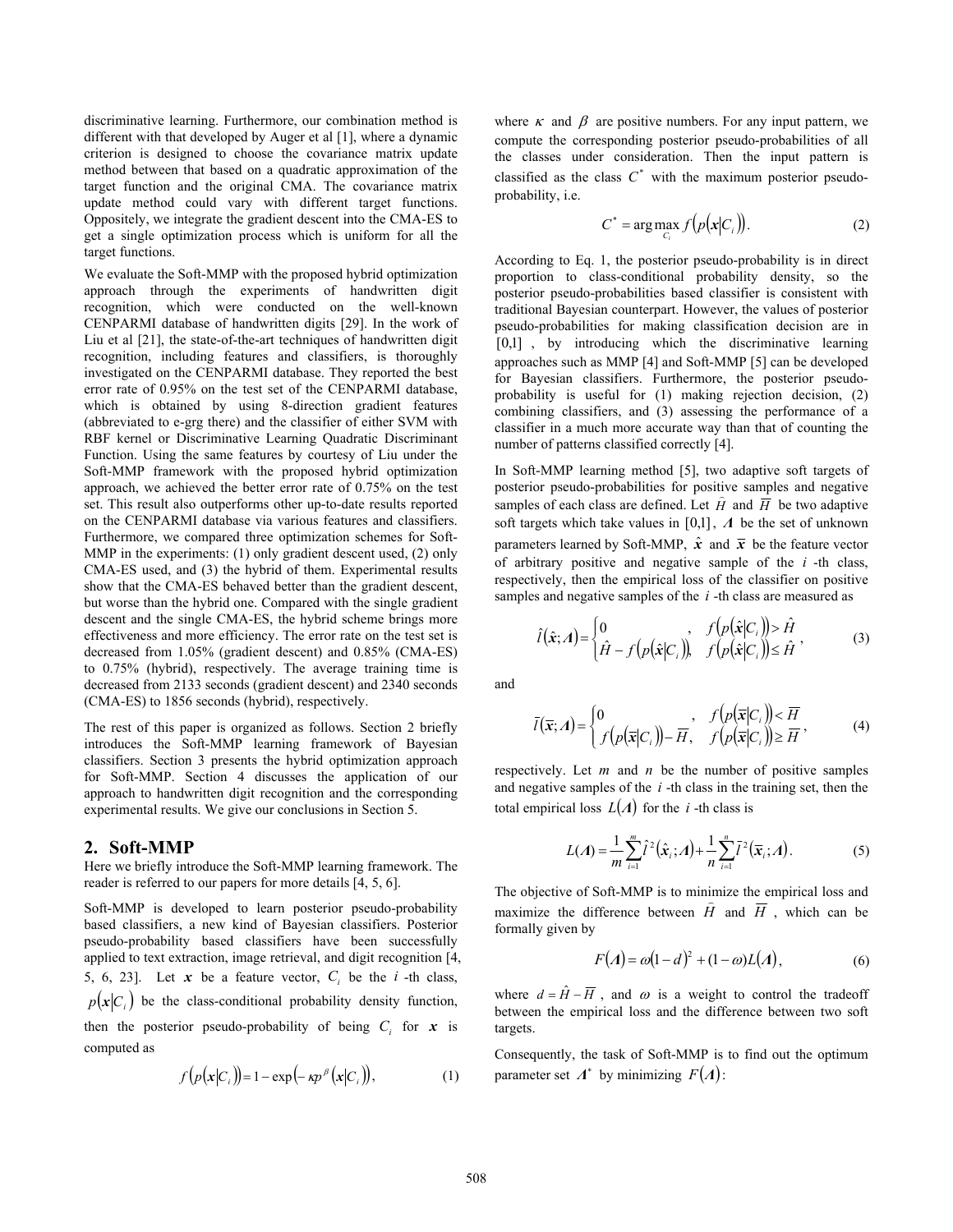$$
A^* = \arg\min_A F(A). \tag{7}
$$

In this work, we insert a data selection component into original Soft-MMP learning process. The data is dynamically selected with soft targets to reduce the overfitting and accelerate the training speed. Actually, the data for which the posterior pseudoprobability has distinctly exceeded the corresponding soft target will be temporarily removed from the training set in certain times of training iterations.

## **3. Optimization Algorithms**

### **3.1 Gradient Descent Algorithm**

In gradient descent algorithm, the following iterative equation is used to update the parameters in Soft-MMP:

$$
A_{t+1} = A_t - \alpha_t \nabla F(A_t), \qquad (8)
$$

where  $\Lambda$ , and  $\alpha$ , are the parameter set and the step size in the *t* th iteration, respectively,  $\nabla F(A)$  is the partial derivatives of  $F(A_t)$  with respect to the parameters in  $A_t$ .

#### **3.2 CMA Evolution Strategy**

In this work, the widely used Covariance Matrix Adaptation Evolution Strategy (CMA-ES) is introduced to optimize parameters in Soft-MMP. Different from traditional ES, CMA-ES update the parameters in ES by exploiting information conveyed by sequences of successful mutations. It has been shown that CMA-ES not only improve the convergence speed, but also reduce the required population size [14, 15, 17, 30].

In the following, we describe the CMA-ES proposed in [14, 15, 17, 30]. In essence, CMA-ES is a kind of real valued  $(\mu, \lambda)$ -ES in which  $\lambda$  offspring are generated and  $\mu$  best of  $\lambda$  offspring are selected to form the next parent population. Each individual represents a real valued object variable vector. The main feature of the CMA-ES is to generate the offspring by two characteristic variation operators, weighted recombination and additive Gaussian mutation. Let  $y_k^{(s)} \in \mathbb{R}^s$  be the *k* -th offspring in generation *g* , then we have

$$
\mathbf{y}_{k}^{(g+1)} = \langle \mathbf{y} \rangle_{w}^{(g)} + \sigma^{(g)} \mathbf{B}^{(g)} \mathbf{D}^{(g)} z_{k}^{(g)}, \tag{9}
$$

where  $\sigma^{(g)}$  is a global step size,  $\langle y \rangle_w^{(g)}$  is the weighted mean of the  $\mu$  best offspring, i.e.

$$
\left\langle \mathbf{y} \right\rangle_{w}^{(s)} = \sum_{i=1}^{n} u_{i} \mathbf{y}_{i\lambda}^{(s)} ; \qquad (10)
$$

and

$$
\boldsymbol{B}^{(g)}\boldsymbol{D}^{(g)}z_k^{(g)} \sim \mathcal{N}\big(0, \boldsymbol{C}^{(g)}\big). \tag{11}
$$

In Eq. 11, the  $z_k^{(g)} \sim N(0, I)$  are independent realizations of a normally distributed random vector with zero mean and covariance matrix equal to the identity matrix *I* , and the covariance matrix  $C^{(g)}$  is a symmetric positive matrix with

$$
\boldsymbol{C}^{(g)} = \boldsymbol{B}^{(g)} \boldsymbol{D}^{(g)} \big( \boldsymbol{B}^{(g)} \boldsymbol{D}^{(g)} \big)^T . \tag{12}
$$

The columns of the orthogonal matrix  $\mathbf{B}^{(g)}$  are the normalized eigenvectors of  $C^{(g)}$ , and  $D^{(g)}$  is a diagonal matrix with the square roots of the corresponding eigenvalues.

After the offspring is generated by using Eq. 9 and the next parent population is formed by selection, the covariance matrix  $C^{(g)}$ and the global step size  $\sigma^{(g)}$  are updated. For the covariance matrix, we have:

$$
\mathbf{p}_c^{(g+1)} = (1 - c_c) \mathbf{p}_c^{(g)} + H_{\sigma}^{(g+1)} \sqrt{c_c (2 - c_c)} \frac{\sqrt{\mu_{eff}}}{\sigma^{(g)}} (\!\langle \mathbf{y} \rangle_{w}^{(g+1)} - \langle \mathbf{y} \rangle_{w}^{(g)}) \, (13)
$$
\n
$$
\mathbf{C}^{(g+1)} = (1 - c_{\text{cov}}) \mathbf{C}^{(g)} + c_{\text{cov}} \frac{1}{\mu_{\text{cov}}} \mathbf{p}_c^{(g+1)} (\mathbf{p}_c^{(g+1)})^T
$$
\n
$$
+ c_{\text{cov}} \left( 1 - \frac{1}{\mu_{\text{cov}}} \right) \sum_{i=1}^{\mu} \frac{u_i}{\sigma^{(g)^2}} (\mathbf{y}_{i\lambda}^{(g+1)} - \langle \mathbf{y} \rangle_{w}^{(g)}) (\mathbf{y}_{i\lambda}^{(g+1)} - \langle \mathbf{y} \rangle_{w}^{(g)})^T \,, (14)
$$

where  $p_e^{(g+1)}$  is the evolution path,  $c_e$  is the learning rate for the rank-one update,  $c_{\text{cov}}$  controls the update of  $C^{(g)}$ ,  $H_{\sigma}^{(g+1)} = 1$  if  $\|\boldsymbol{p}_{\sigma}^{(g+1)}\|$  <  $(1.5 + 1/n - 0.5)\sqrt{1-(1-c_{\sigma})^{2(g+1)}} E(\|\mathbf{N}(0, I)\|)$ , and 0 otherwise,  $\mu_{\text{cov}}$  balance the rank-one and rand-  $\mu$  updates.

For the global step size, we have:

$$
\boldsymbol{p}_{\sigma}^{(g+1)} = (1 - c_{\sigma}) \boldsymbol{p}_{\sigma}^{(g)} + \sqrt{c_{\sigma} (2 - c_{\sigma})} \boldsymbol{B}^{(g)} \boldsymbol{D}^{(g)-1} \boldsymbol{B}^{(g)T} \frac{\sqrt{\mu_{\rm eff}}}{\sigma^{(g)}} \Big\langle \langle \boldsymbol{v} \rangle_{w}^{(g+1)} - \langle \boldsymbol{v} \rangle_{w}^{(g)} \Big\rangle, (15)
$$

$$
\sigma^{(g+1)} = \sigma^{(g)} \exp \left( \frac{c_{\sigma}}{d_{\sigma}} \left( \frac{\left\| \boldsymbol{p}_{\sigma}^{(g+1)} \right\|}{E \left( \left\| \mathbf{N} \left( 0, I \right) \right\| \right)} - 1 \right) \right), \qquad (16)
$$

where  $d_{\sigma}$  decouples the adaptation rate from the strength of the variation,  $E(\Vert N(0, I) \Vert) \approx \sqrt{s} (1 - 1/4s + 1/21s^2)$  is the expected length of a random variable distributed according to  $N(0, I)$ ,  $\mu_{\text{eff}} = 1/\sum_{i=1}^{\mu} u_i^2$  is the variance effective selection mass, and  $c_{\sigma}$ controls the update of  $p_\sigma$ .

#### **3.3 Hybrid of CMA-ES and Gradient Descent**

The main advantage of evolution algorithms is the ability of escaping from the local optimum by multi-point stochastic search. However, the efficiency of evolution algorithms is not always satisfactory. It is well known that the direction of generating the offspring is directly related to the convergence speed of evolution algorithms. The gradient has an important property that at any point in search space, it always points to the direction of the maximal increase of the objective function. So it is possible to speed up the search process of evolution algorithms by integrating the gradient descent into the evolution algorithms. In this way, the advantages of evolution algorithms and gradient descent can be merged. On one hand, the local optimum can be escaped by multipoint stochastic search. On the other hand, the training speed can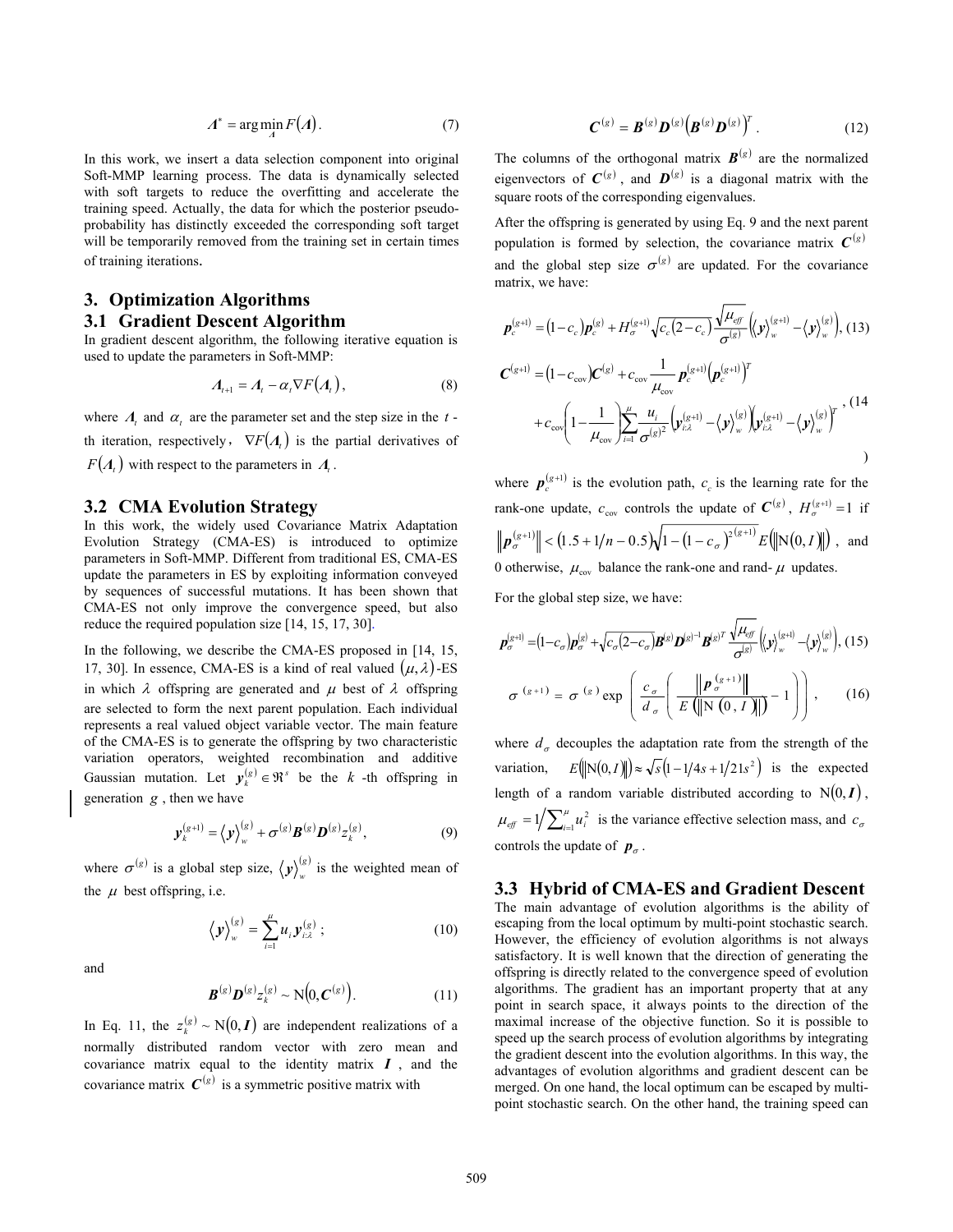be accelerated by exploiting the gradient information of objective function. Based on this idea, we present a hybrid approach of CMA-ES and gradient descent for Soft-MMP learning in this section.

According to Eqs. 9-16, the offspring generation of CMA-ES is determined by three parameters: the weighted mean  $\langle y \rangle_{w}^{(g)}$ , the covariance matrix  $C^{(g)}$ , and the global step size  $\sigma^{(g)}$ . But both the covariance matrix and the global step size are adjusted based on the previous evolution path of the weighted mean. It means that the weighted mean is crucial for the efficiency of CMA-ES. Thus we adjust the weighted mean  $\langle y \rangle_{w}^{(g)}$  along the gradient direction of objective function to obtain

$$
\langle q \rangle_{w}^{(s)} = \langle \mathbf{y} \rangle_{w}^{(s)} - \alpha \nabla F \big\langle \langle \mathbf{y} \rangle_{w}^{(s)} \big\rangle, \tag{17}
$$

where  $\alpha$  is a constant step size for balancing the influence of gradient and stochastic information. The appropriate  $\alpha$  is selected by experiments in this work.  $\langle q \rangle_{w}^{(s)}$  is then used to generate the offspring and update the covariance matrix  $C^{(g)}$  and the global step size  $\sigma^{(g)}$ . That is to say, Eqs.9, 13-15 will be rewritten as

$$
\mathbf{y}_{k}^{(g+1)} = \langle \mathbf{q} \rangle_{w}^{(g)} + \sigma^{(g)} \mathbf{B}^{(g)} \mathbf{D}^{(g)} z_{k}^{(g)}, \qquad (18)
$$

$$
\boldsymbol{p}_c^{(g+1)} = (1 - c_c) \boldsymbol{p}_c^{(g)} + H_{\sigma}^{(g+1)} \sqrt{c_c (2 - c_c)} \frac{\sqrt{\mu_{\text{eff}}}}{\sigma^{(g)}} \Big\langle \!\!\!\Big\langle \boldsymbol{q} \Big\rangle_{w}^{(g+1)} - \Big\langle \boldsymbol{q} \Big\rangle_{w}^{(g)} \Big\rangle, \quad (19)
$$

$$
C^{(g+1)} = (1 - c_{\text{cov}})C^{(g)} + c_{\text{cov}} \frac{1}{\mu_{\text{cov}}} p_c^{(g+1)} (p_c^{(g+1)})^T + c_{\text{cov}} \left(1 - \frac{1}{\mu_{\text{cov}}}\right) \sum_{i=1}^{\mu} \frac{u_i}{\sigma^{(g)^2}} \left(\psi_{i\lambda}^{(g+1)} - \langle q \rangle_w^{(g)}\right) \left(\psi_{i\lambda}^{(g+1)} - \langle q \rangle_w^{(g)}\right)^T
$$
(20)

$$
\boldsymbol{p}_{\sigma}^{(g+1)} = (1-c_{\sigma})\boldsymbol{p}_{\sigma}^{(g)} + \sqrt{c_{\sigma}(2-c_{\sigma})}\boldsymbol{B}^{(g)}\boldsymbol{D}^{(g)^{-1}}\boldsymbol{B}^{(g)^{T}}\frac{\sqrt{\mu_{\text{eff}}}}{\sigma^{(g)}}\Big(\!\big\langle\boldsymbol{q}\big\rangle_{w}^{(g+1)} - \big\langle\boldsymbol{q}\big\rangle_{w}^{(g)}\!\Big),\,(21)
$$

respectively.

According to Eqs. 17-21, the Soft-MMP learning algorithm with the proposed hybrid optimization approach is summarized in Table 1. The whole procedure of Soft-MMP learning is to perform this algorithm for all the classes under consideration.

#### **4. Experimental Evaluation**

In order to evaluate the Soft-MMP with the proposed hybrid optimization approach, we apply it to handwritten digit recognition and conducted experiments on the well-known CENPARMI database of handwritten digits [29].

#### **Table 1. Soft-MMP Algorithm with Our Hybrid Optimization Approach**

#### **Initialization**

Given an initial parameter set *Λ* of Soft-MMP, arrange parameters in *Λ* in fixed order to form the initial genotype.

#### **Repeat**

- 1. Generate  $\lambda$  offspring based on Eq. 18.
- 2. Compute fitness of each offspring using Eq. 6.
- 3. The  $\mu$  individuals with best fitness were selected to form the new parent population.
- 4. The weighted mean  $\langle y \rangle_w^{(g)}$  is computed from the new parent population by using Eq. 10 and adjusted according to Eq. 17.
- 5. Update the covariance matrix  $C^{(g)}$  and global

step size  $\sigma^{(g)}$  using Eq. 20 and Eq. 16, respectively.

**Until** convergence or the maximum generation times is reached.

Let  $\varepsilon$  be an infinitesimal, then the convergence condition is

 $\max{F(\mathbf{y}_i)} - \min{F(\mathbf{y}_i)} \leq \varepsilon, i = 1 \cdots \lambda$ .

#### **4.1.1 Digit Modeling and Learning**

The 8-direction gradient features of Liu et al. [22] (abbreviate egrg there) are used to represent digits in the experiments. In this paper, the original 200-D e-grg is compressed to 100-D by the Principal Component Analysis (PCA) method to reduce the computation cost.

The feature vectors extracted from the instances of each digit class is assumed to be of Gaussian Mixture Model (GMM). Let *k* be the number of Gaussian components in the GMM,  $w_k$ ,  $\varphi_k$ , and  $\Sigma_k$  be the weight, the mean, and the covariance matrix of the *k* -th Gaussian component, respectively.  $\sum w_k = 1$  $\sum_{k=1}^K w_k =$  $\sum_{k=1}^{k} w_k = 1$ . Then we

have

$$
p(\mathbf{x}|C_i) = \sum_{k=1}^{K} w_k N(\mathbf{x}|\boldsymbol{\varphi}_k, \boldsymbol{\varSigma}_k)
$$
 (22)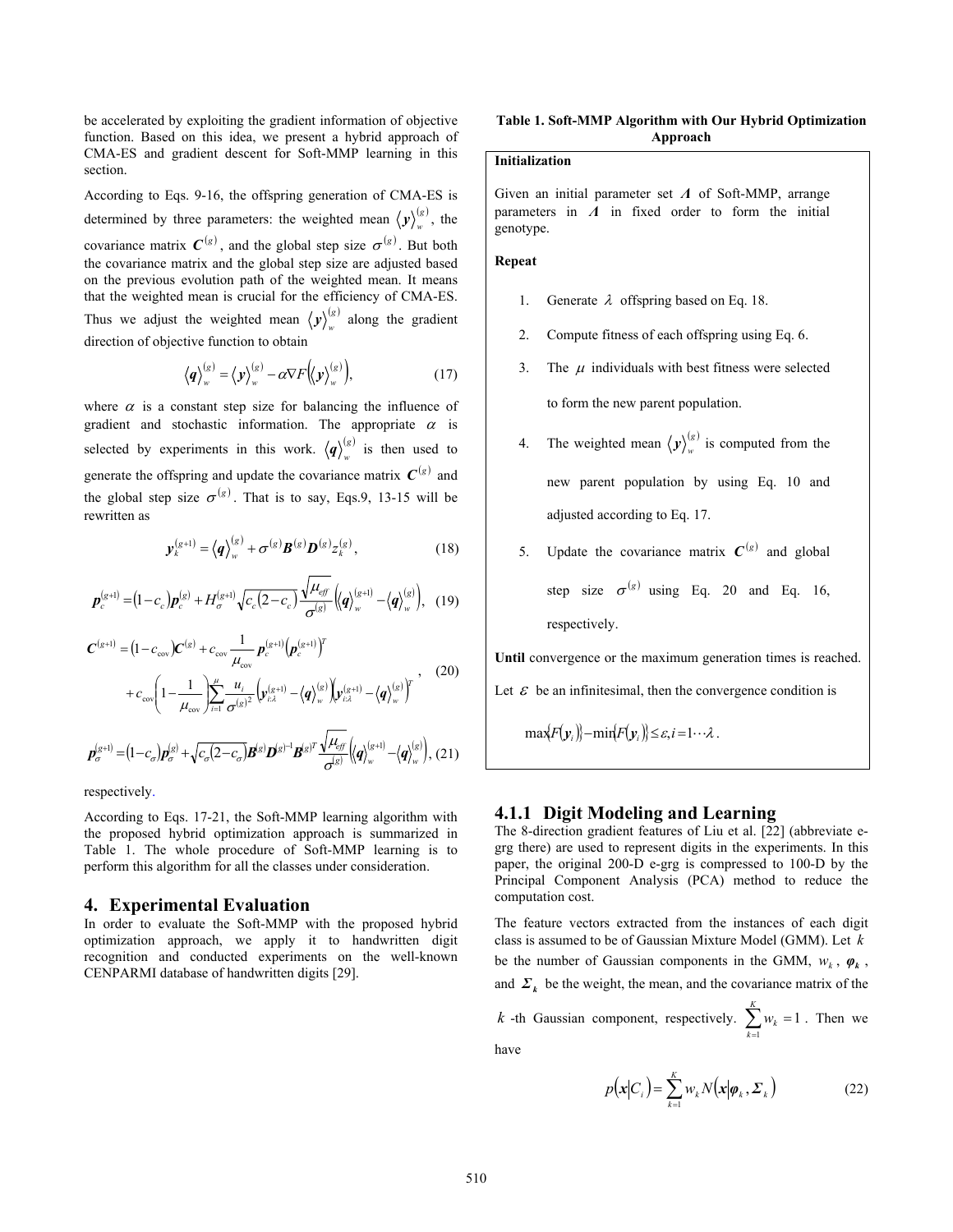where

$$
N\big(\mathbf{x}|\boldsymbol{\varphi}_k,\boldsymbol{\varSigma}_k\big) = \big(2\pi\big)^{-50} \big|\boldsymbol{\varSigma}_k\big|^{-\frac{1}{2}} \exp\bigg(-\frac{1}{2}\big(\mathbf{x}-\boldsymbol{\varphi}_k\big)^T \boldsymbol{\varSigma}_k^{-1}\big(\mathbf{x}-\boldsymbol{\varphi}_k\big)\bigg) \big(23\big)
$$

 $\Sigma_k$  is further assumed to be diagonal for simplicity, i.e.,  $\sum_{k}$  =  $\left[ \gamma_{kj} \right]_{j=1}^{100}$ . In order to make this assumption reasonable, we

use the orthogonal GMM to decrease the correlation among the elements of the feature vector [33].

The unknown parameters in Soft-MMP learning of the classifier described above are

$$
\Lambda = \{ \kappa, \beta, w_k, \varphi_k, \Sigma_k, \hat{H}, \overline{H} \}, k = 1, \cdots, K .
$$
 (24)

Some parameters in Eq. 24 must satisfy certain constraints, which are transformed to unconstrained domain for easier implementation. The constraints and transformation of parameters are listed in Table 2. In Table 2,  $\tau$  is the preset minimum variance value in the covariance matrices of GMM for avoiding the estimation error caused by too small variance values. To sum up, the transformed parameter set is

$$
\widetilde{A} = \{\widetilde{\kappa}, \widetilde{\beta}, \widetilde{w}_k, \varphi_k, \widetilde{\Sigma}_k, h_1, h_2\}, k = 1, \cdots, K.
$$
 (25)

We use the Soft-MMP learning algorithm with the proposed hybrid optimization approach to estimate these parameters, and then transform them into the original ones.

**Table 2. The constrains and transformation of parameters in Soft-MMP learning of digit classifier.** 

| Original parameters<br>and constrains      | Transformation of<br>parameters                                              |
|--------------------------------------------|------------------------------------------------------------------------------|
| $0 < \hat{H} < 1$ ; $0 < \overline{H} < 1$ | $\hat{H} = \frac{1}{1 + e^{-h_1}}$ ; $\overline{H} = \frac{1}{1 + e^{-h_2}}$ |
| $\kappa > 0$ ; $\beta > 0$                 | $\kappa = \exp(\widetilde{\kappa})$ ; $\beta = \exp(\widetilde{\beta})$      |
| $\gamma_{ki} > \tau$                       | $\gamma_{kj} = \exp\left(\widetilde{\gamma}_{kj}\right) + \tau$              |
| $\sum_{k=1}^{n} w_k = 1$                   | $w_k = \frac{e^{-k}}{\sum e^{\widetilde{w}_k}}$                              |

#### **4.1.2 Experimental results**

We conducted the experiments of handwritten digit recognition on the CENPARMI database [29], which includes 4,000 training samples and 2,000 test samples.

The training process of our digit classifier includes three stages. In the first stage, the number of components in the GMM for each digit class was estimated by AutoClass, a clustering algorithm with automatic determination of cluster number [2].

In the second stage, we used the Expectation-Maximization (EM) algorithm on positive samples of each digit class to get the Maximum Likelihood Estimation (MLE) of parameters in the corresponding GMM model. We further set  $\kappa = 10$ ,  $\beta = 0.01$  in Eq. 1 and  $\omega = 0.01$  in Eq. 6 by careful experiments. It should be noted that the EM algorithm was implemented using Torch machine learning library [34].

In the third stage, Soft-MMP with each of three optimization algorithms, i.e. gradient descent, CMA-ES, and the proposed hybrid algorithm, were used to find out unknown parameters in Eq. 24. As a result, three classifiers based on posterior pseudoprobabilities were obtained. We implemented closed and open tests of handwritten digit recognition by using each of these three classifiers. Table 3 displays the error rates on the training set (Train) and the test set (Test), as well as the reduction in the error rate for the test set (Reduction test), which is brought by the hybrid approach compared with the single CMA-ES and the single gradient descent, respectively. It should be noted that the key parameters in CMA-ES were set to default values advised by Hansen [14], which are listed in Table 4. Furthermore, we reduce the computation cost of CMA-ES by updating  $\mathbf{B}^{(g)}$  and  $\mathbf{D}^{(g)}$  in each 50th generation instead of in each generation, as that also advised in [14]. The maximum number of iterations was set to 50000 for all the three optimization methods. For CMA-ES and our Hybrid approach, we tried ten times of optimization and selected the optimization result achieving the best recognition accuracy, respectively.

As shown in Table 3, our hybrid optimization algorithm obtained the better result than the single gradient descent or the single CMA-ES. Furthermore, the CMA-ES shows its superiority over gradient descent. In the work of Liu et al. [21], state-of-the-art techniques of handwritten digit recognition, including features and classifiers, are thoroughly investigated on the CENPARMI database. They reported the best error rate of 0.95% on the test set for e-grg features by using either SVM with RBF kernel or Discriminative Learning Quadratic Discriminant Function. Soft-MMP with the CMA-ES or proposed hybrid optimization approach both achieved better results on same features by courtesy of Liu. Furthermore, we also collected other up-to-date results on the CENPARMI database and compare them with ours in Table 5. It shows that the performance of the Soft-MMP with our hybrid optimization approach outperforms other state-of-theart techniques. The experimental results reported above demonstrate that the combination of CMA-ES and gradient descent is promising to solve optimization problems in discriminative learning.

| Optimization<br>Methods | Train $(\% )$ | Test $(\% )$ | Reduction test( $\%$ ) |
|-------------------------|---------------|--------------|------------------------|
| Gradient<br>Descent     | 0.200         | 1.05         | 28.57                  |
| CMA-ES                  | 0.125         | 0.85         | 11.76                  |
| <b>Hybrid</b>           | 0.075         | 0.75         | -                      |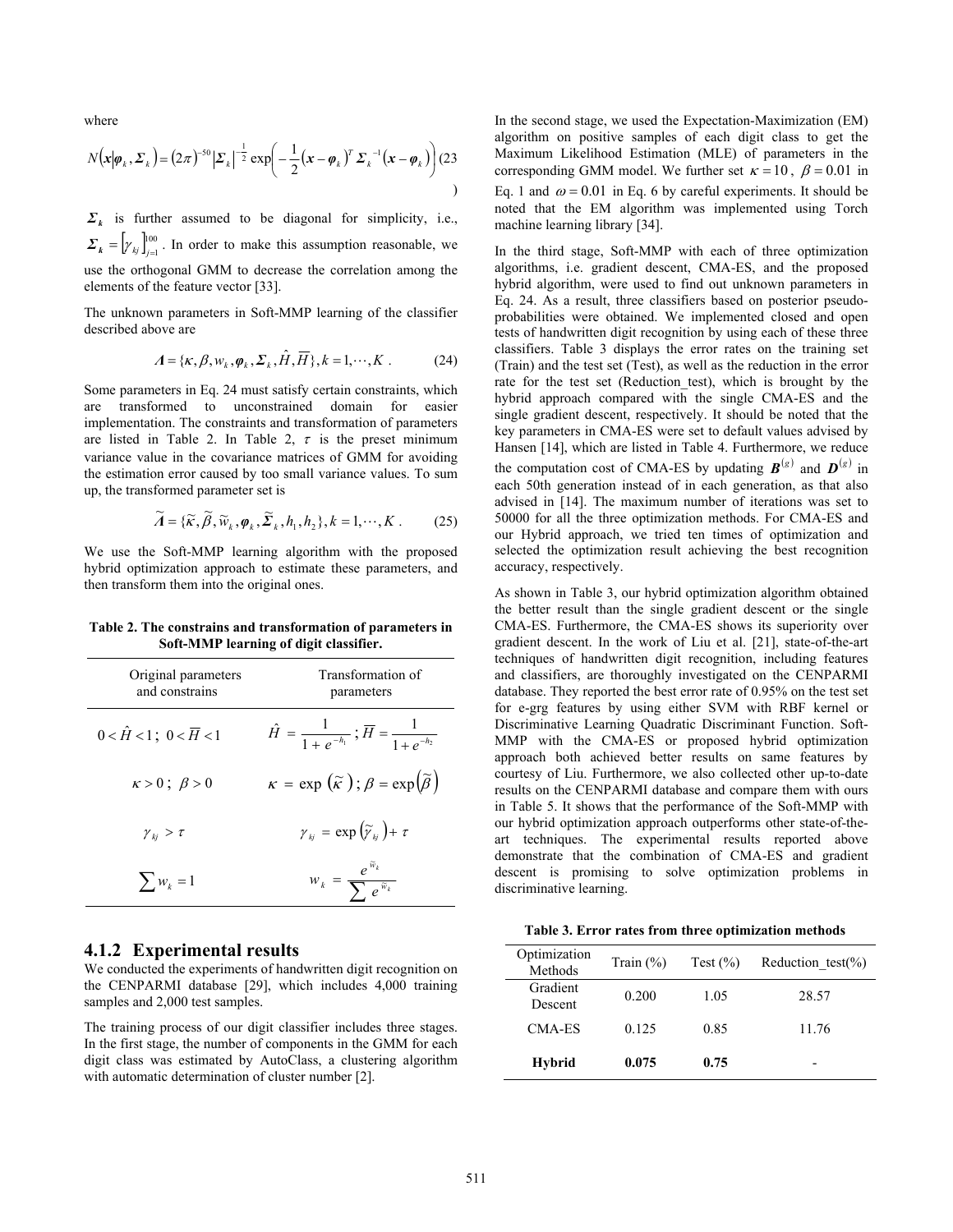**Table 4. CMA-ES Parameter Setting** 

For Recombination and Mutation:  $\lambda = 4 + \left[ 3 \ln(s) \right]$ ,  $\mu = \left[ \frac{\lambda}{2} \right]$ ,  $u_i = u'_i / \sum_{i=1}^{\mu} u'_i$ ,  $u'_{i} = \ln(\mu + 1) - \ln i$ ,  $C^{(0)} = I$ For Covariance Matrix Adjustment:  $p_c^{(0)} = 0$ ,  $c_c = \frac{4}{s+4}$ ,  $\mu_{cov} = \mu_{eff}$ ,  $\left( s + \sqrt{2} \right)^2$   $\left( 1 - \frac{1}{\mu_{\text{cov}}} \right)^{\text{min}} \left( 1 - \frac{1}{(s+2)^2 + \mu_{\text{eff}}} \right)$ ⎟ ⎠ ⎞  $\parallel$  $\mathsf I$ ⎝ ⎛  $(+ 2)^2 +$ −  $\overline{\phantom{a}}$ ⎠ ⎞  $\parallel$ ⎝  $+\bigg(1-$ + = *eff eff*  $(s + \sqrt{2})^2$   $(\mu_{cov})$   $(s)$ *c* μ μ  $\mu_{\rm cov} = \mu_{\rm cov} \left( s + \sqrt{2} \right)^2$  (1  $\mu_{\rm cov}$  )  $\mu_{\rm cov}$  (5 + 2)<sup>2</sup>  $1 - \frac{1}{\min\left(1, \frac{2\mu_{\text{eff}} - 1}{\lambda}\right)}$ 2 1 2 For Global Step Size Adjustment: σ σ  $d_{\sigma} = 1 + 2 \max \left[ 0, \sqrt{\frac{\mu_{\text{eff}} - 1}{s + 1}} - 1 \right] + c$  $\overline{a}$ ⎠ ⎞  $\mathsf I$  $\mathsf I$  $= 1 + 2 \max \left(0, \sqrt{\frac{\mu_{\text{eff}} - 1}{s + 1}} - 1\right)$  $1 + 2 \max \left(0, \sqrt{\frac{\mu_{\text{eff}} - 1}{s + 1}} - 1\right) + c_{\sigma}$ ,  $c_{\sigma} = \frac{\mu_{\text{eff}} + 2}{s + \mu_{\text{eff}} + 3}$  $=\frac{\mu_{\text{eff}}+2}{s+\mu_{\text{eff}}+2}$ *eff*  $c_{\sigma} = \frac{\mu_{\text{eff}} + 2}{s + \mu_{\text{eff}} + 3}$ ,  $p_{\sigma}^{(0)} = 0$ ,  $\sigma^{(0)} = 0.5$ 

| Table 5. Error rates of different classification methods on |  |  |  |  |
|-------------------------------------------------------------|--|--|--|--|
| <b>CENPARMI</b> database                                    |  |  |  |  |

| Method                         | Feature                                   | Test $(\% )$ |
|--------------------------------|-------------------------------------------|--------------|
| Modular Neural<br>Network [26] | class dependent<br>features               | 2.15         |
| Local Learning<br>Framework[9] | 32 direction gradient<br>features         | 1.90         |
| Neural Network[12]             | random features                           | 1.70         |
| Virtual SVM [10]               | 32 direction gradient<br>features         | 1.30         |
| $SVC$ -rbf $[22]$              | 8 direction deslant<br>chaincode features | 0.85         |
| CMA-ES                         | e-grg                                     | 0.85         |
| <b>Our Method</b>              | e-grg                                     | 0.75         |

In order to analyze the convergence speed improvement brought by the proposed hybrid approach, we recorded the optimization results of single CMA-ES or our hybrid approach during the first 250 generations for each class, where the optimization result is the best objective function value among the parent population. The results are plotted in Fig. 1, which show that the convergence of our hybrid approach is faster than the CMA-ES. By using our hybrid approach, the objective value goes to 0.01 after average 60 generations. However, the average 200 generations are needed to obtain the same objective value in the CMA-ES.

We also recorded the average training time consumed by each of three optimization methods, which is 2133 seconds, 2340 seconds, and 1856 seconds for gradient decent, CMA-ES, and hybrid one, respectively. It means that the proposed approach brought 12.99%

and 20.68% reduction in training time, compared with gradient decent and CMA-ES, respectively.



**Figure 1. The runs on the objective function of Soft-MMP with CMS-ES or Our Hybrid Approach** 

#### **5. CONCLUSIONS**

Until now, gradient-based methods are main optimization means in the field of discriminative learning. Since the gradient-based methods tend to get stuck in local optimum, the result of discriminative learning is not always satisfactory. In this paper, we introduce the evolution strategy into a new discriminative learning framework of Bayesian classifiers, SOFT target based Max-Min posterior Pseudo-probabilities (Soft-MMP). Our main contributions are summarized as follows.

(1) A hybrid optimization approach of the Covariance Matrix Adaptation Evolution Strategy (CMA-ES) and the gradient decent have been proposed, which combines the advantages of CMA-ES and gradient descent. On one hand, the risk of getting stuck at local optimum is decreased by multi-point random global search. On the other hand, the convergence speed is accelerated by exploiting the gradient information of objective function in parameter evolution.

(2) The hybrid optimization approach has been applied to the Soft-MMP and tested by handwritten digit recognition. A corresponding handwritten digit classifier has been established, which shows its superiority over other state-of-the-art techniques in the experiments.

It should be noted that the power of evolution strategy has not been fully exploited in this work, since all the algorithms are implemented serially. In the future, we will investigate the efficiency improvement of evolution strategy based discriminative learning through parallel implementation. Another future research direction is the applications of the proposed hybrid optimization approach to other optimization problems, especially to other discriminative learning methods. Furthermore, as some reviewers suggested, we will perform statistical test to show the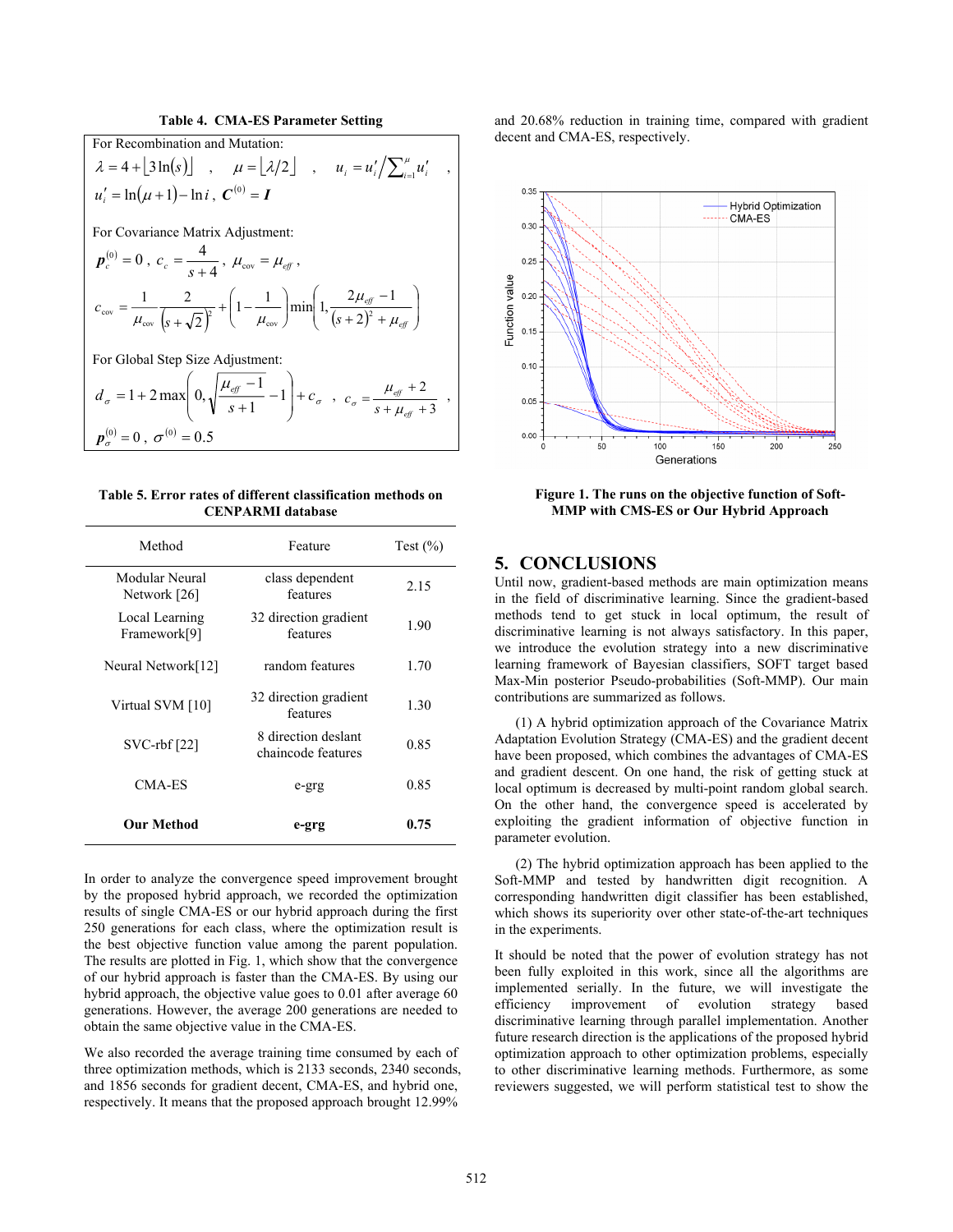significance of advantages of our approach and discuss the impact and sensitivity of step size in Eq. 17 in the future.

#### **6. ACKNOWLEDGEMENTS**

The authors would like to thank Dr. Cheng-Lin Liu for providing the e-grg features of handwritten digits and the referees for their valuable comments and suggestions. This research was partially supported by 973 Program of China (No. 2006CB303103). Excellent Young Scholars Research Fund of Beijing Institute of Technology (No. 2008YS1203), Open Fund of the National Laboratory of Pattern Recognition, and MCE Theme Project Fund of Microsoft Research Asia (No. FY08-RES-THEME-158).

#### **7. REFERENCES**

- [1] Auger, A., Schoenauer, M., and Vanhhaecke, N. 2004. LS-CMA-ES: A Second-Order Algorithm for Covariance Matrix Adaptation. In Proceedings of Eighth International Conference on Parallel Problem Solving from Nature PPSN VIII (2004). Springer, Berlin, 1611-3349.
- [2] Cheeseman, P., Stutz, J. 1996. Bayesian Classification (AutoClass): theory and results, Advances in knowledge discovery and data mining, AAAI Press, Menlo Park, CA. USA, 153-180.
- [3] Chellapilla, K., Fogel, D.B. 2001. Evolving an Expert Checkers Playing Program without Using Human Expertise. IEEE Trans. Evolutionary Computation, 5, 4 (2001), 422- 428.
- [4] Liu, X.B., Jia, Y.D., Chen, X.F., Deng, Y. and Fu, H. 2008 Image Classification Using the Max-Min Posterior Pseudo-Probabilities Method. Technical Report, BIT-CS-20080001. Beijing Institute of Technology. DOI=http://www.mcislab.org.cn/member/~xiabi/papers/2008 \_1.PDF
- [5] Chen, X.F., Liu, X.B., and Jia, Y.D. 2008. A Soft Target Method of Learning Posterior Pseudo-probabilities based Classifiers with its Application to Handwritten Digit Recognition, 2008 11th International Conference on Frontiers in Handwriting Recognition (Montréal, Canada, August 2008). ICFHR'08.
- [6] Chen, X.F., Liu, X.B., and Jia, Y.D. 2007. Learning Handwritten Digit Recognition by the Max-Min Posterior Pseudo-Probabilities Method. The 9th International Conference on Document Analysis and Recognition (Curitiba, Brazil, Sept. 2007). ICDAR'07. IEEE, 320-324.
- [7] Cochenour, G., Simon, J., Das, S., Pahwa, A., Nag, S. 2005. A pareto archive evolutionary strategy based radial basis function neural network training algorithm for failure rate prediction in overhead feeders. In Proceedings of the Genetic and Evolutionary Computation Conference (Washington DC, USA, Jun., 2005). GECCO'05. ACM Press, New York, NY, 2005, 2127-2132.
- [8] Deng, Y., Liu, X.B., Jia, Y.D. 2007. Learning Semantic Concepts for Image Retrieval Using the Max-min Posterior Pseudo-Probabilities Method. In Proceedings of 2007 IEEE International Conference on Multimedia and Expo (Beijing China, 2007). ICME'07. 1970-1973.
- [9] Dong, J.X., Krzyzak, A., Suen, C.Y. 2002. Local Learning framework for handwritten character recognition. Engineering Applications of Artificial Intelligence, 15 (2002), 151-159.
- [10] Dong, J.X., Krzyzk, A., Suen, C.Y. 2005. Fast SVM Training Algorithm with Decomposition on Very Large Datasets. IEEE Trans. Pattern Analysis Machine Intelligence, 27, 4 (April 2005), 603-618. DOI=http://www.cenparmi.concordia.ca/~jdong/HeroSvm.ht ml
- [11] Frőhlich, H., Chapelle, O., Schőlkopf, B. 2003. Feature selection for support vector machines by means of genetic algorithms. In Proceedings of the 15th IEEE International Conference on Tools with AI (Sacramento, CA, United states, Nov. 03-05, 2003). ICTAI'03. IEEE, 142-148.
- [12] Gader, P.D., Khabou, M.A. 1996. Automatic feature generation for handwritten digit recognition. IEEE Trans. Pattern Analysis Machine Intelligence, 18, 12 (1996), 1256- 1261.
- [13] Goh, C.K., Teoh, E.J., Tan, K.C. 2008. Hybrid Multiobjective Evolutionary Design for Aritificial Neural Networks. IEEE Trans. Neural Networks, 19, 9 (Sep. 2008), 1531-1548.
- [14] Hansen, N. 2006. An analysis of mutative σ-self-Adaptation on linear fitness functions. Evolutionary Computation, 14, 3 (2006), 255-275.
- [15] Hansen, N., Niederberger, A. S. P., Guzzella, L., and Koumoutsakos, P. 2009. A Method for Handling Uncertainty in Evolutionary Optimization with an Application to Feedback Control of Combustion. IEEE Trans. Evolutionary Computation, 13, 1 (2009), 180-197.
- [16] Hastie, T., Tibshirani, R., Friedman, J. 2001. The Elements of Statistical Learning, Data Mining, Inference, and Prediction. Springer Series in Statistica. Springer.
- [17] Igel, C., Suttorp, T., and Hansen, N. 2006. A Computational Efficient Covariance Matrix Update and a (1+1)-CMA for Evolution Strategies. In Proceedings of the Genetic and Evolutionary Computation Conference (Seattle, Washington, USA, Jul., 2006). GECCO'06. ACM Press, New York, NY, 2006, 453-460.
- [18] Igel, C. 2005. Multiobjective Model Selection for Support Vector Machines. In Proceedings of the Third International Conference on Evolutionary Multi-Criterion Optimization (Guanajuato, Mexico, March 9-11, 2005). EMO'05. Springer, Berlin, 534-546.
- [19] Jung, J.Y., Reggia. 2006. J.A. Evolutionary Design of Neural Network Architectures Using a Descriptive Encoding Language. IEEE Trans. Evolutionary Computation, 10, 6 (Dec. 2006), 676-688.
- [20] Leung, F., Lam, H., Ling S., and Tam, P. 2003. Tuning of the structure and parameters of a neural network using an improved genetic algorithm. IEEE Trans. Neural Network, 14, 1 (Jan. 2003), 79-88.
- [21] Liu, C.L., Nakashima, K., Sako, H., Fujisawa, H. 2003. Handwritten digit recognition: benchmarking of state-of-theart techniques. Pattern Recognition, 36 (2003), 2271-2285.